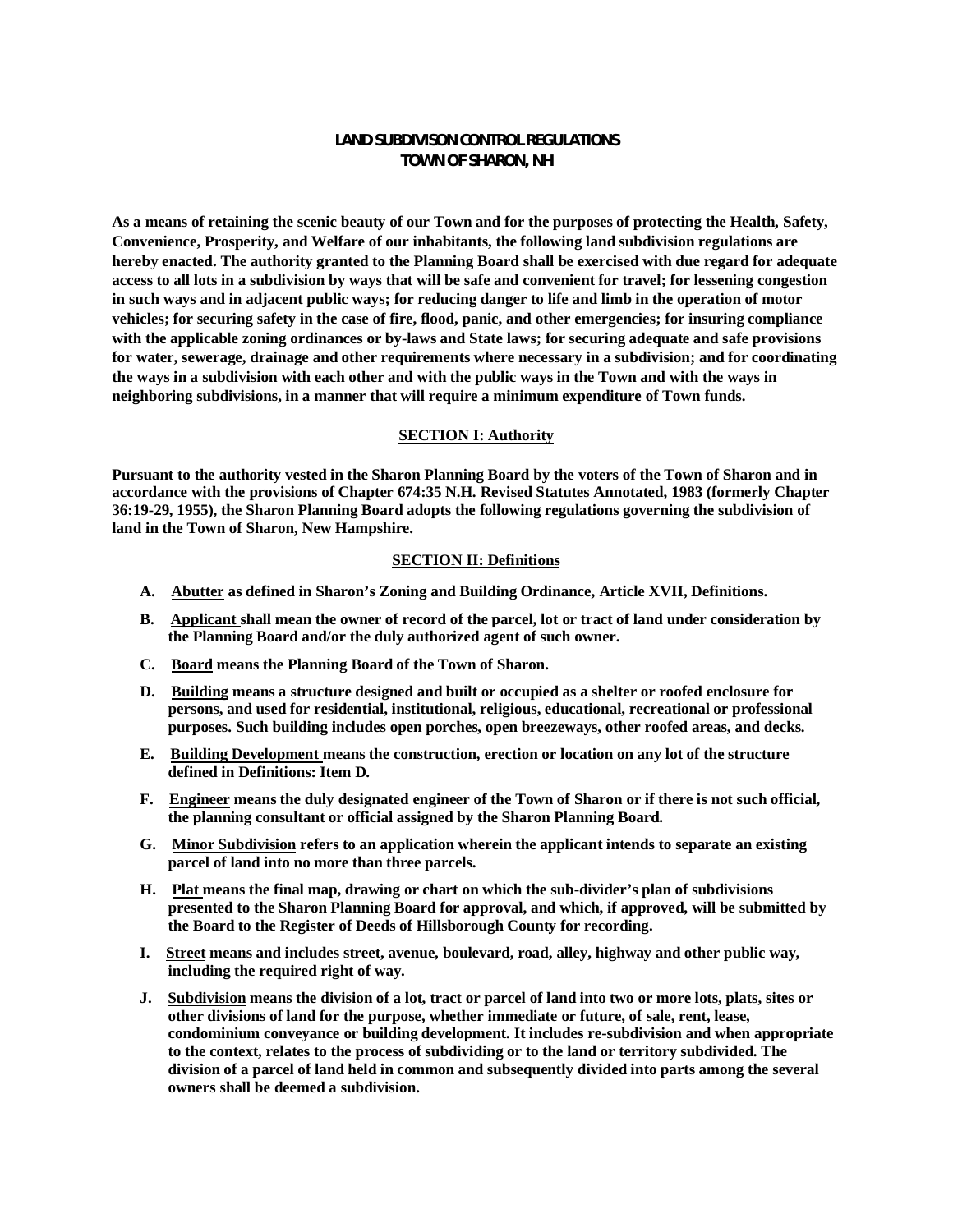### **SECTION III: Application Procedures**

#### **A. General Procedure:**

**Whenever any subdivision is proposed to be made, the owner thereof or his authorized agent, must apply for, and secure the approval of such subdivision from the Planning Board of the Town of Sharon in accordance with the procedures and specifications contained in these regulations.**

### **B. Subdivision Type:**

**If the Application is for a Minor Subdivision as defined in Section II: Item G, the application process is abreviated, requiring attention only to the following Sections:**

 **Section C: Preliminary Consultation and Review, Section D: Public Hearings, Section E: Completed Application, Section G: Filing and Submission of Completed Application, Section H: Board Action on Completed Application, Section I: Fees, Section J: General Requirements for the Subdivision of Land, Section L: Final Plat, Section M: Waivers.**

**All other subdivision Types application must adhere to all the following sections.**

### **C. Preliminary Consultation and Review:**

- **1. The Applicant may appear at a regular meeting of the Planning Board to discuss a proposal in concept for information and review. Such preliminary consultation shall be informal and directed toward:**
	- **a. Reviewing the basic concepts of the proposal,**
	- **b. Reviewing the proposal with regard to the Town Master Plan and applicable ordinances or regulations, including the Town's subdivision regulations, and**
	- **c. Guiding the applicant relative to necessary State and Local requirements.**
- **2. Views expressed in a preliminary consultation and review shall not be binding to the applicant or the Board. Such discussions may occur without formal public notice, but no discussion beyond the conceptual and general review shall take place without identification of and notice to abutters and general public as described in paragraph H.**
- **3. Preliminary consultation and review shall be separate and apart from formal consideration under paragraphs D and E, and the time limits for acting under paragraph F shall not apply until a formal Completed Application is submitted.**
- **D. Public Hearing:**

**Upon receipt of the first of either a Preliminary Layout or a Completed Application, a public hearing shall be held as required by RSA 676:4 and a site visit must be scheduled for the members of the Board and interested citizens prior to the formal public hearing.**

**Notice of the submission of a Preliminary Layout or a Completed Application shall be given by the Board to the abutters and the Applicant by certified mail, return receipt requested, mailed at least ten (10) days prior to the hearing, and to the public at the same time by posting in at least two public places in the Town and publication in a newspaper of general circulation. The notice shall give the date, time and place of the Board meetings at which the Application or other item(s) will be formally submitted to the Board, and shall include a general description of the proposal which is the subject of the Application or of the item to be considered and shall identity the Applicant and location of the proposed subdivision.**

**No additional notice shall be required of an adjourned session of a hearing with proper notice if the date time and place of the next session was made known at the prior hearing.**

**The public hearing shall be held within thirty (30) days of submission of the Completed Application.**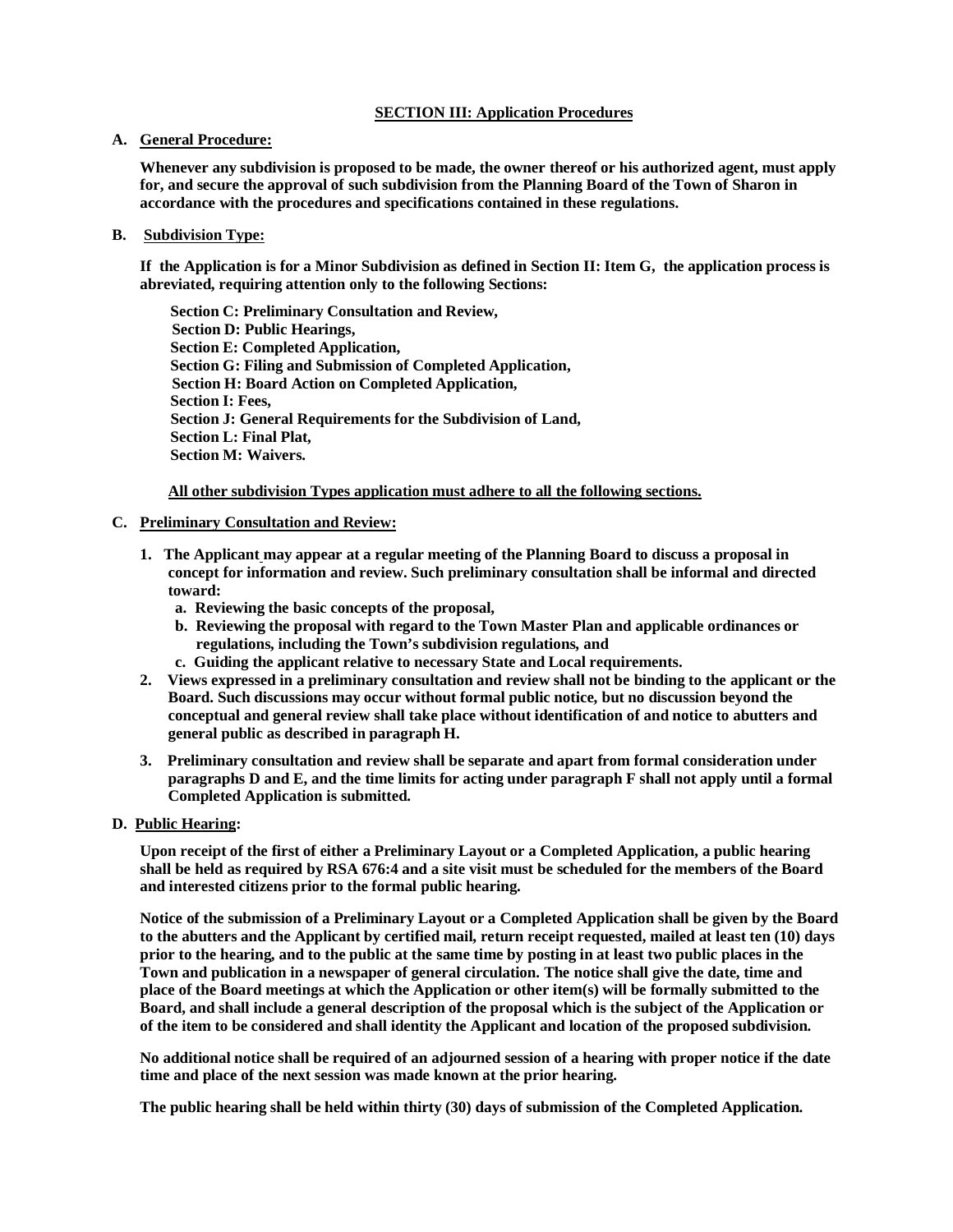# **E. Preliminary Layout:**

- **1. The applicant may submit a Preliminary Layout to the Chair of the Board not less than twenty (20) days before any regular meeting of the Board. This optional step may aid both the applicant and the Board in reviewing the proposal. The Board may discuss the plan with the applicant and, after such discussion the Board may communicate to the Subdivider specific suggestions to assist in resolving problems prior to the submission of a Completed Application.**
- **2. Neither time limits for consideration and action nor the public hearing requirements shall apply to this preliminary layout submission.**

## **F. Completed Application:**

**A completed application sufficient to invoke jurisdiction of the Board must include sufficient information to allow the Board to proceed with consideration and to make an informed decision. The following shall be required for and constitute a Completed Application:**

**An Application for Subdivision Approval properly filled out and executed by the Applicant and filed with the Board in accordance with paragraph B together with the following:**

**(i) The names and addresses of the Applicant, any and all engineers who have been consulted in preparation of the Application and all abutters as indicated in town records not more than five (5) days before the day of filing.**

**(ii) A check payable to the Board to cover filing, mailing, notice costs, advertising, recording and other costs as provided in paragraph I above.**

**(iii) Three paper print copies of the Preliminary Layout in accordance with and accompanied by the information required in Section VI.**

## **G. Filing and Submission of Completed Application:**

- **1. The Completed Application shall be filed with the Secretary or the Chairman of the Board at least twenty (20) days prior to a scheduled public meeting of the Board.**
- **2. The Completed Application shall be formally submitted to and accepted by the Board only at a regularly scheduled public meeting after due notification to Applicant, abutters and the general public of the date the Completed Application will be submitted and received by the Board.**
- **3. An incomplete Application filed by the Applicant will not be formally accepted by the Board nor will notices of a public meeting be mailed, posted, or published as provided under paragraph H.**
- **3. Applications may be disapproved by the Board without public hearing on grounds of failure of the Applicant to supply information required by these regulations, including:**
	- **a. Abutters' identification and information required for Preliminary Layout,**
	- **b. Failure to pay costs of notices or other costs and fees required by these Regulations, or**
	- **c. Failure to meet any reasonable deadline established by these Regulations.**
- **4. When a Completed Application is accepted by the Board, the Board shall provide a receipt to the Applicant indicating date of formal acceptance.**

## **H. Board Action on Completed Applications:**

- **1. The Board shall consider the Completed Application within thirty (30) days of its submission. After review of the Completed Application, and after a duly noticed public hearing as provided in paragraph H, the Board may grant a conditional approval of the Completed Application and request the Applicant prepare a Final Plat as provided for in Section L. The Board shall act to approve or disapprove the Completed Application and Final Plat within ninety (90) days after submission of the Completed Application, subject to extension or waiver as provided in accordance with NH RSA 676.4.**
- **2. Approval of the Final Flat shall be certified by written endorsement on the Final Flat and signed by the Chairman and Secretary of the Board. The Chairman or Secretary of the Board shall transmit a copy of the Final Flat with such approval endorsed in writing thereon to the Registrar of Deeds of Hillsborough County. The sub-divider shall be responsible for any payment of all recording fees. In case of disapproval of any plat submitted, the grounds for such disapproval shall be adequately stated in the records of the Planning Board and written notice given to the Applicant.**
- **3. If the Planning Board has not obtained an extension as provided in paragraph G:1 and has not taken action to approve or disapprove the Completed Application within ninety (90) days of its**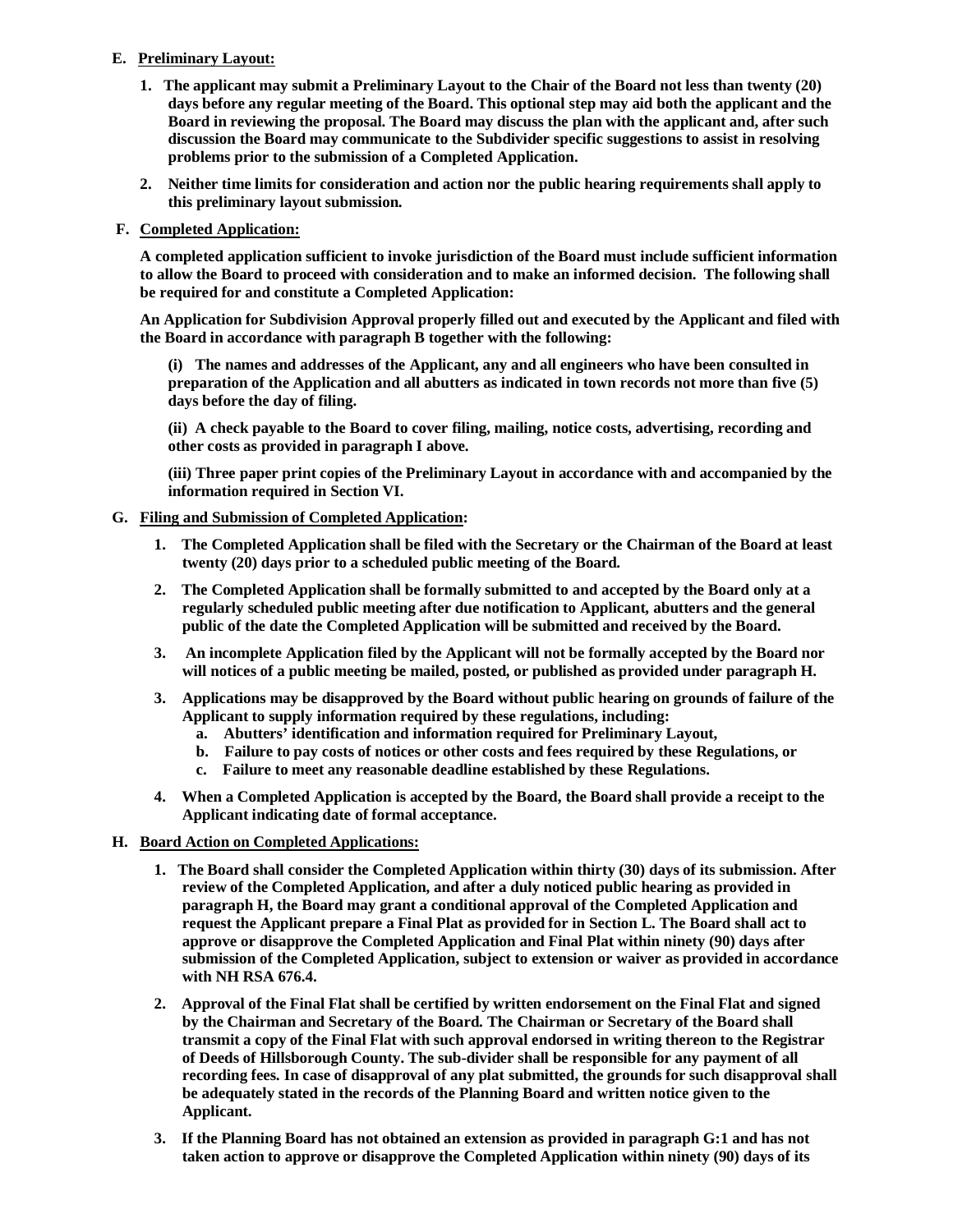**acceptance, the Applicant may obtain from the Selectmen an order directing the Board to act within fifteen (15) days. Failure of the Board to act upon such order of the Selectmen shall constitute grounds for the Applicant to petition the Superior Court as provided in RSA 676:4.**

## **I. Fees:**

- **1. A Completed application shall be accompanied by an application fee of one hundred dollars (\$100.00) and a fee of ten dollars (\$10.00) for each abutter and licensed engineer utilized on this proposal for certified, return receipt posted notices. Failure to pay such fees shall constitute valid grounds for the Board to terminate consideration and to disapprove the application without a public hearing.**
- **2. The Board may require investigative studies, environmental assessments, legal review of documents, administrative expenses, and other matters necessary to make an informed decision. The cost of such studies and investigations shall be paid by the Applicant prior to the approval or disapproval of the Final Plat.**

## **J. General Requirements for the Subdivision of Land:**

**The Subdivider shall conform to the following general requirements and principles of land subdivision.**

- **1. The arrangements of streets in the subdivision shall provide for the continuation of the principal streets in adjoining subdivisions or for their proper projection when adjoining property is not subdivided, and shall be at least as wide as such existing connecting streets.**
- **2. No street or highway right-of-way shall be less than fifty (50) feet in width and may be required to be more if a greater street width is warranted in the opinion of the board. The apportioning of the street widths among roadway, sidewalks and possible grass strips shall be subject to the approval of the Board.**
- **3. Except where near-future connections may be possible, dead-end or cul-de-sac streets shall not in general exceed four hundred (400) feet in length, and shall be equipped with a turn-around roadway at the closed end with a minimum radius of sixty (60) feet from the center to the outside edge of the right-of-way.**
- **4. Reserve strips of land which, the opinion of the Planning Board, show an intent on the part of the Subdivider to control access to land dedicated or to be dedicated to public use shall not be permitted.**
- **5. Individual lots shall be as nearly rectangular as possible.**
- **6. The widths of blocks shall not be less than three hundred (300) feet, nor shall the length exceed twelve hundred (1200) feet.**
- **7. Intersecting property lines at street intersections shall be joined by a curve of at least twenty (20) feet radius.**
- **8. There shall be adequate width and area on every lot after the erection of a residence, to permit the parking within the lot of at least two cars for each family dwelling unit.**
- **9. Grades of all streets shall conform in general to the terrain and shall, so far as practicable, not exceed five (5) percent for major streets and eight (8) percent for minor streets. No street shall have a grade of less than one half (1/2) percent. Streets shall have a minimum crown of four (4) inches. Side embankments shall be constructed at a minimum grade of 1:2 except that the Town Engineer may prescribe a grade or 1:3 or greater if deemed necessary.**
- **10. Land of such character that it cannot be safely used for building purposes because of exceptional danger to health or peril from fire, flood, or other menace shall not be platted for residential occupancy, nor for such other uses as may increase danger to health, life, or property or aggravate the flood hazard, until appropriate measures have been taken by the owner or his agent to lessen such hazards.**
- **11. The board in its discretion may require that the sub divider provide parks and playgrounds to be dedicated or to be reserved for the common use of all property owners and that said parks and playgrounds may constitute up to twenty-five (25) percent of the entire area of the subdivision.**
- **12. Streets which join or are in alignment with streets of abutting or neighboring properties shall bear the same name. Names of new streets shall not duplicate, nor bear phonetic resemblances to the names of existing streets within the Town of Sharon.**
- **13. The Planning Board may disapprove a proposed subdivision under RSA 674:36 if it finds, after study, that the proposal is premature. A premature subdivision is defined as one which would involve**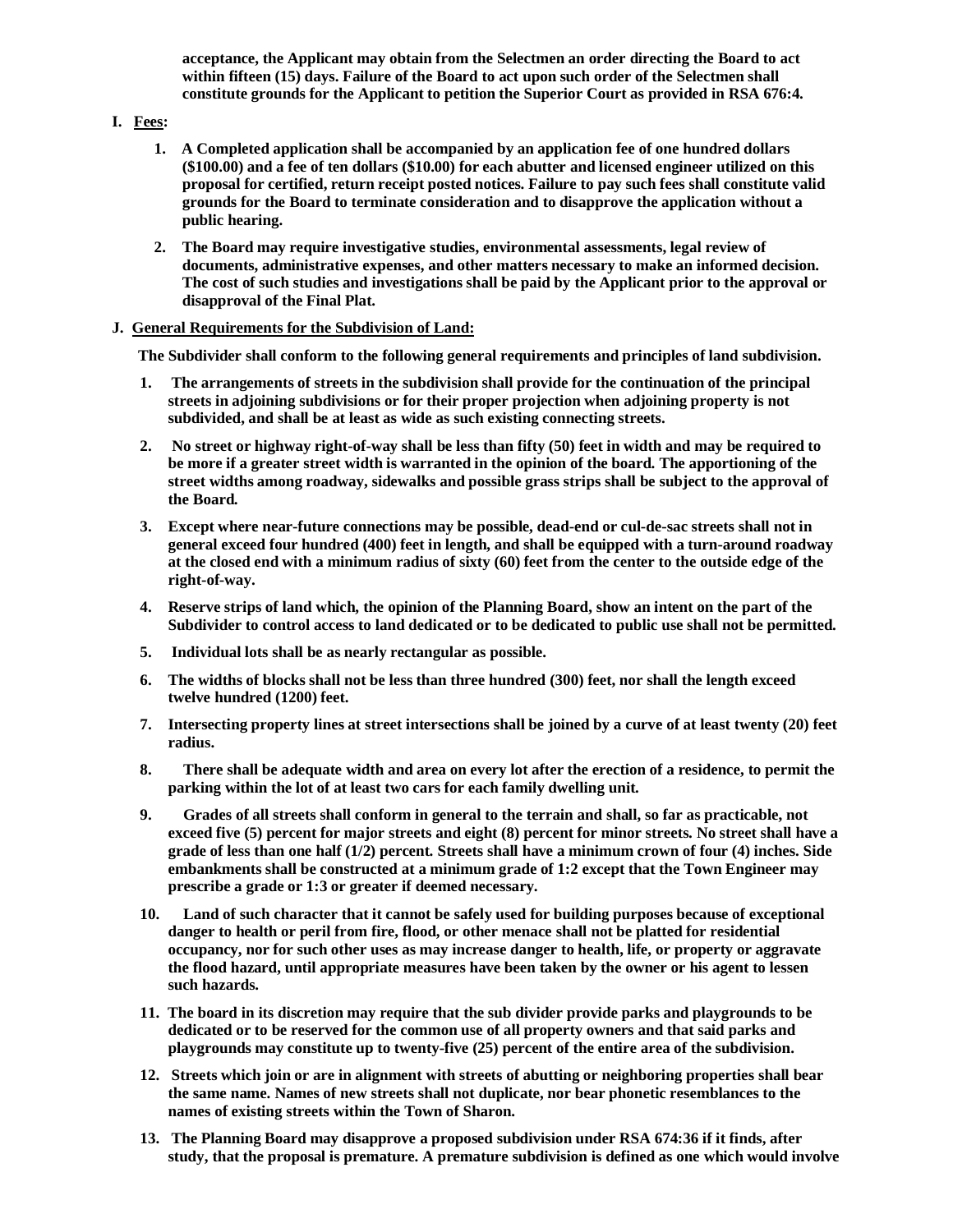**danger or injury to health, safety, or property by reason of the lack of water supply, drainage, transportation, schools, fire department, or other public services, or necessitate an excessive expenditure of public funds for the supply of such services. An unplanned, piecemeal subdivision or a strip development could be considered premature.**

- **14. Pavement and drainage facilities, curbs and sidewalks, when required, shall be installed and constructed in accordance with the standard specifications of the Town of Sharon and in all cases must be constructed under the supervision of a Consulting Engineer. All new roads shall be designed by a licensed professional engineer.**
- **15. The paved portion of a roadway shall have a width of at least eighteen (18) feet.**
- **16. The roadway shall be constructed in accordance with the following specifications:**
	- **a. The entire area of each new street shall be cleared of all stumps, brush, roots, boulders and like material and all trees not intended for preservation.**
	- **b. All topsoil or loam must be removed from the limits of the road bed to a depth of at least twelve (12) inches. Topsoil shall be removed from areas that will be filled. Where loam or improper road foundation materials exceed twelve (12) inches in depth, such material must be excavated and replaced with bank run gravel or broken rock.**
	- **c. The base course shall consist of bank run gravel, free from loam or organic matter, rolled and compacted with a 10-ton roller to a thickness of at least twelve (12) inches and extending two (2) feet beyond either side of the paved portion.**
	- **d. The finish course shall consist of at least six (6) inches of bank run crushed gravel capable of being passed through a four (4) inch screen.**
	- **e. The surface shall consist of one (1) application of primer applied at the rate of one (1) gallon per square yard and one (1) application of sealer applied at the rate of one-quarter (1/4) gallon per square yard. The surface shall be sanded with clean sharp sand following the final coating of oil.**
	- **f. Adequate disposal of surface water shall be provided for. Catch basins shall be built where required and culverts of at least fifteen (15) inches in diameter installed at all water courses with necessary headers of an approved construction. All necessary water and sewer lines shall be installed at the extreme side of the proposed streets and to required specifications of the Water and Highway Department of the Town of Sharon, and shall include service lines running from the water mains to the curb to service each lot.**
- **17. The roadway shall be graded and paved to the final grade in accordance with the profile submitted.**
- **18. In cases where geologic, topographic, traffic volume or other unusual conditions warrant, the Town, its Planning Board, or its Board of Selectmen may require stricter road construction standards and specifications than those specified herein.**
- **19. All buildings in any subdivision shall be located not closer than fifty (50) feet from any right of way line, and not closer than fifty (50) feet from any lot line.**
- **20. In subdivisions where extensive grading, road building, or drainage are needed, the Planning Board may require that the Applicant post a performance bond with the Town in an amount deemed sufficient by the Board to effectuate the proposed plan. Such bond shall be posted prior to any clearing, grading, or construction on the site and shall be forfeited if all work does not comply with this ordinance and the proposed plan as determined by the Planning Board or its agents. The bond shall be returned upon satisfactory completion of the subdivision plan as approved by the board or its agents.**
- **21. A performance bond shall be approved as to form and sureties by the legal counsel of the Town of Sharon, and conditioned upon the completion and guarantee of such improvements with in the period specified by the Planning Board and expressed in the Board.**

#### **K. The Preliminary Layout:**

**The importance of a clear statement of the Town's policy in regard to the extension of streets and utilities to serve new subdivisions cannot be overstressed.**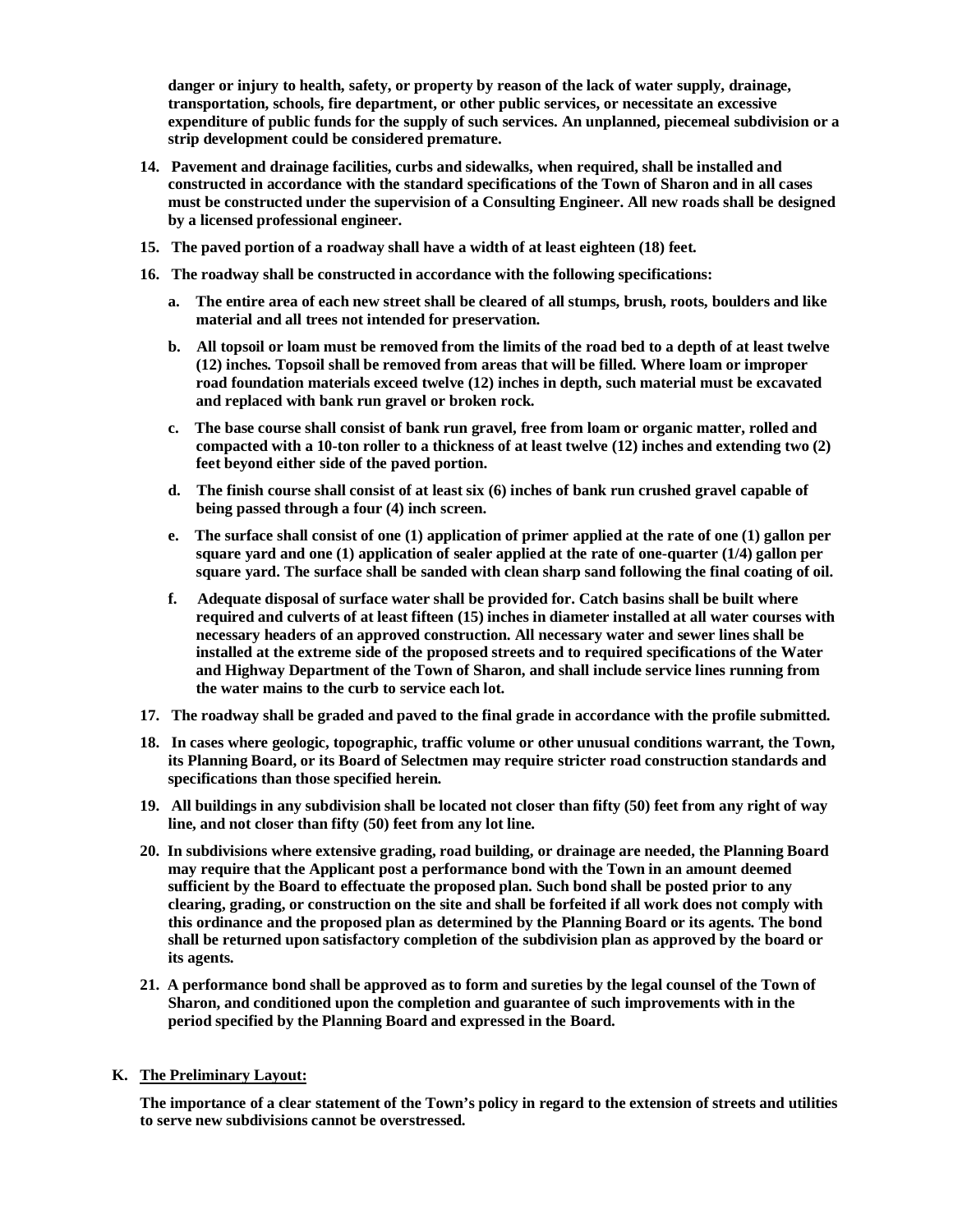**The Subdivider shall file with the board three copies of a preliminary layout at a scale of not more than one hundred (100) feet to the inch showing or accompanied by the following information:**

- **1. Proposed subdivision name; name and addresses of owner of record; Subdivider and designer; date; north point and scale.**
- **2. Names of owners of record of abutting properties, abutting subdivision names, streets, easements, building lines, alleys, parks and public open spaces and similar facts regarding abutting property.**
- **3. Location of property lines and their approximate dimensions; existing easements, buildings, water courses, ponds and standing water, rock ledges and other essential features.**
- **4. Existing water mains, sewers, culverts, drains and proposed connections or alternative means of providing water supply and disposal of sewerage and surface drainage.**
- **5. Location, name and widths of existing and proposed streets and highways with their grades and profiles and the elevations of sufficient points on the property to indicate the general topography of the property.**
- **6. Where the topography is such as to make difficult the inclusion of any facilities mentioned above, within the public area so laid out, the Preliminary Layout shall show the boundaries of proposed permanent easements over or under private property. Such easements shall not be less than ten (10) feet in 'width and shall have satisfactory access to existing or proposed public ways.**
- **7. Location of all parcels of land proposed to be dedicated to the public use, the conditions of such dedication, and a copy of such private deed restrictions as are intended to cover part or all of the tract.**
- **8. Preliminary designs of any bridges or culverts which may be required.**
- **9. Where the Preliminary Layout submitted covers only a part of the sub-divider's entire holding, a sketch of the prospective future street system of the un-submitted part shall be furnished and the street system of the submitted part will be considered in the light of adjustments and connections with the street system of the part not submitted.**
- **10. It is the duty of the Town Planning Board to inspect the site of all proposed subdivisions, and to require grading and installation as outlined in this ordinance for common use, and to approve the same when satisfied that such proposed plans are in harmony with, and not detrimental to existing values; but in no case shall this approval by the Board be deemed an acceptance by the Town for the maintenance of the street or streets within the subdivision.**

## **L. Final Plat:**

- **1. The Final Plat submitted for approval and subsequent recording shall be submitted in triplicate. The size of the sheets shall conform to the requirements of the Registry of Deeds of Hillsborough County, for filing. The margin of at least one (1) inch shall be provided outside ruled border lines on three sides and of at least two (2) inches along the left side for binding. Adequate space shall be available on the map for the necessary endorsement by the proper authorities. The drawings shall be of a scale of not more than one hundred (100) feet to the inch.**
- **2. The Final Plat shall show:**
	- **a. Proposed subdivision name or identifying title, the name and address of owner of record and Subdivider, and the name, license number and seal of the designer, date, scale, and north point.**
	- **b. Street and right of way lines, building lines, pedestrian ways, lot lines, reservations, easements and areas to be dedicated to public use and areas for which the title is reserved by the developer.**
	- **c. Sufficient data acceptable to the Engineer to determine readily the location, bearing and length of every street and right of way line, lot line, boundary line, and to be able to reproduce such lines upon the ground. All dimensions shall be shown to hundredths (100ths) of a foot and bearings to at least minutes. The error of closure shall not exceed one (1) to two thousand (2000). The final plat shall show the boundaries of the property.**
- **3. Permanent easements shall be set as required by the Engineer.**
- **4. The Planning Board may require that the Town Soil Map be superimposed on the Final Flat.**